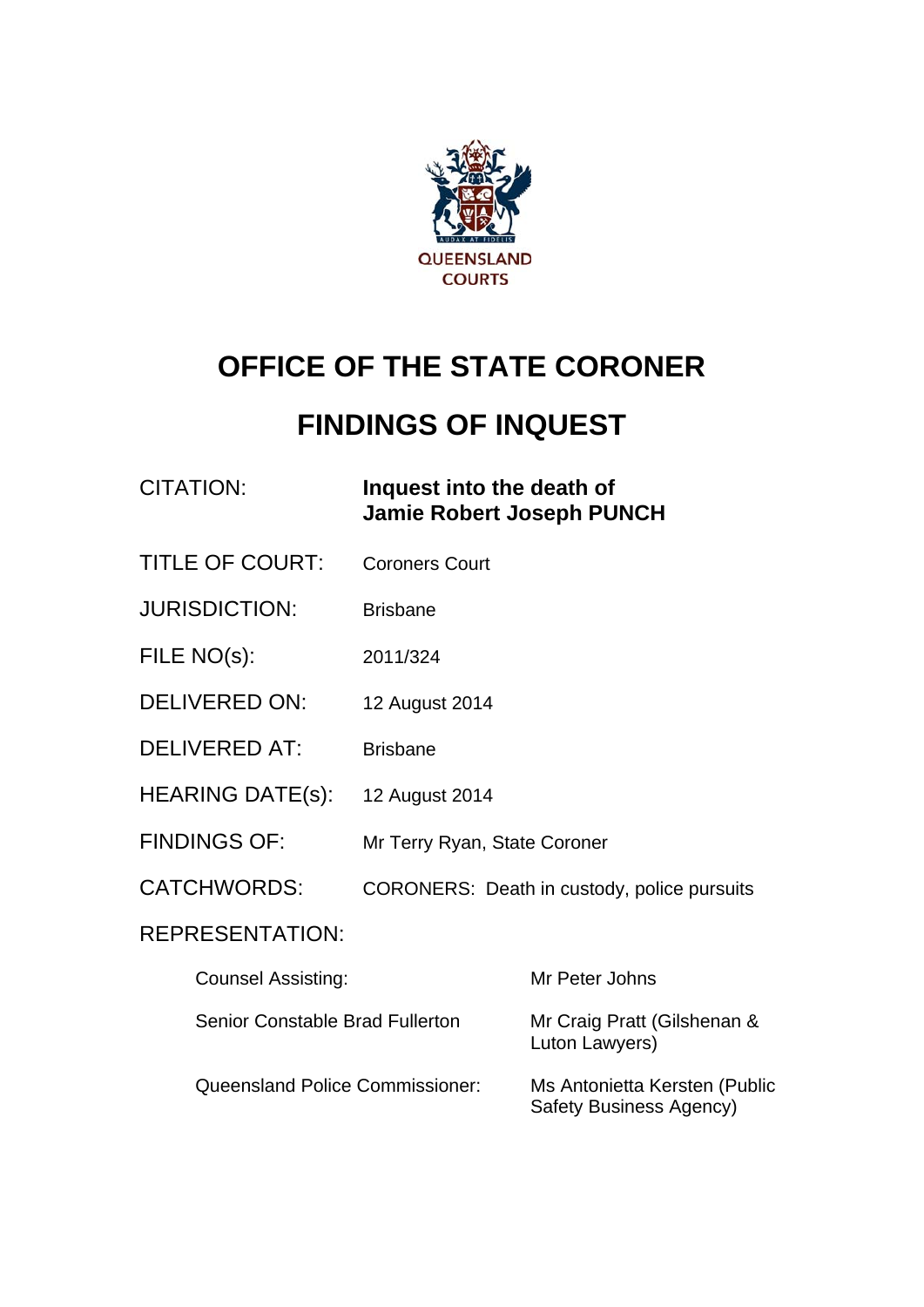## **Table of Contents**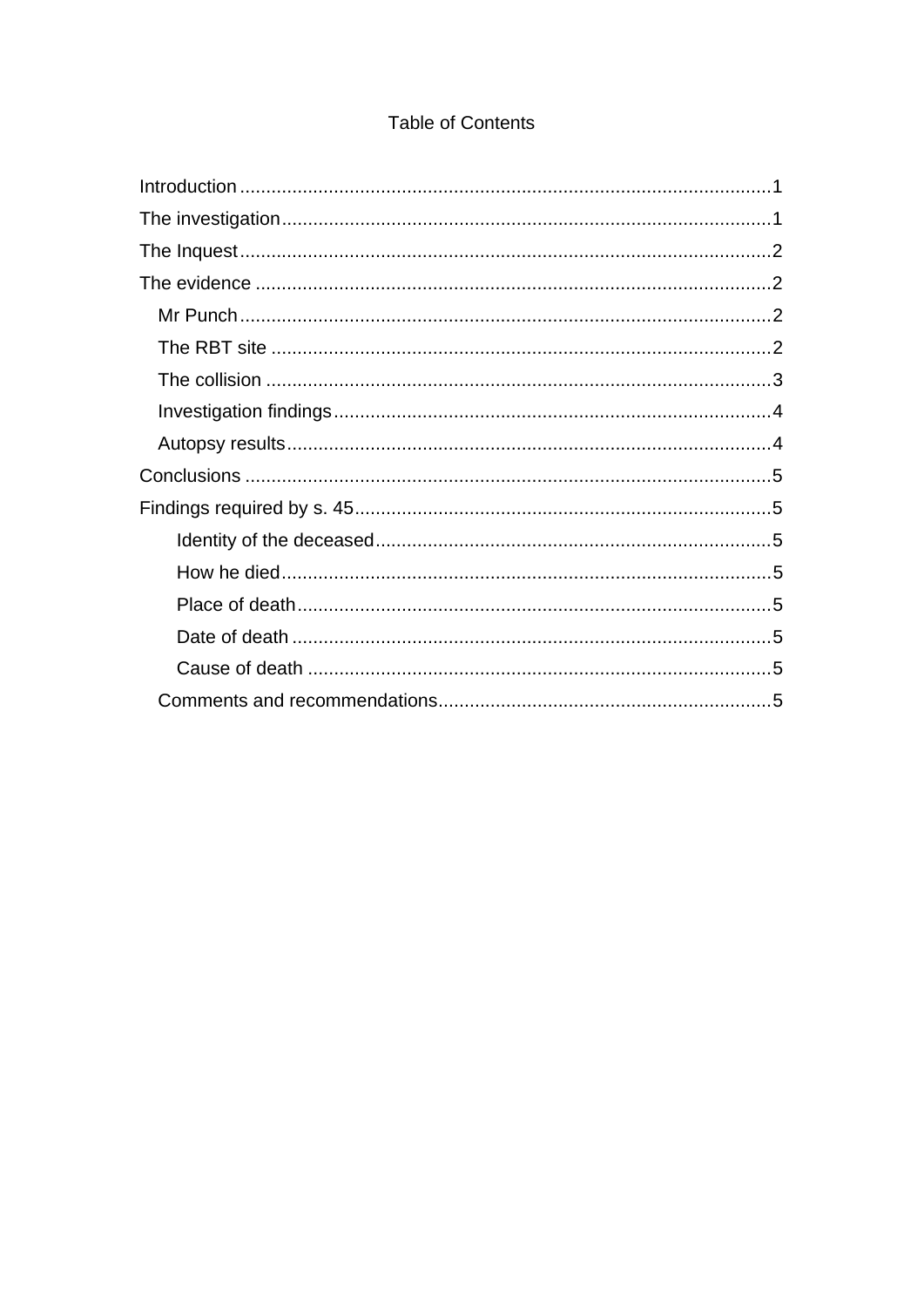## <span id="page-2-0"></span>**Introduction**

Late on the morning of Australia Day in 2011 Jamie Punch approached a random breath testing site on Logan River Road at Edens Landing. He would have been mindful that he was unlicensed, a warrant for his arrest was in force, and he was in possession of vials of illegal steroids. He would also likely have tested positive for driving under the influence of a drug if the relevant test was conducted. After slowing down and appearing to comply with a police officer's direction to pull over, Mr Punch quickly accelerated away on his Honda CBR900 motorcycle. A short distance later he travelled through a red light, struck another vehicle and sustained injuries that killed him instantly.

These findings:-

- establish the circumstances in which the fatal injuries were sustained;
- confirm the identity of the deceased person, the time, place and medical cause of his death; and
- consider whether the police officers involved acted in accordance with the Queensland Police Service (QPS) policies and procedures then in force.

## <span id="page-2-1"></span>**The investigation**

An investigation into the circumstances leading to the death of Mr Punch was conducted by Acting Detective Senior Sergeant Gregory Bishop and Acting Inspector David Cousins from the Queensland Police Service Ethical Standards Command. It was recognised early that Mr Punch was likely trying to 'avoid being taken into custody' at the time he died and that his death was, therefore, a 'Death in Custody' under the *Coroners Act* 2003 (the Act).

The ESC investigators interviewed those officers on duty at the RBT site and they later examined the scene of the collision. A specialist traffic accident investigator was assigned and a series of photographs of the scene were taken during his examination.

Investigators obtained statements from civilian witnesses to the collision and arranged for a mechanical inspection of both vehicles involved. A urine and breath sample was taken from the officer who had directed Mr Punch to stop at the RBT site.

The analysis of the collision undertaken by accident investigator Senior Constable Simon Whittle was detailed in a report which was tendered at the inquest.

I am satisfied that the investigation was thoroughly and professionally conducted and that all relevant material was accessed.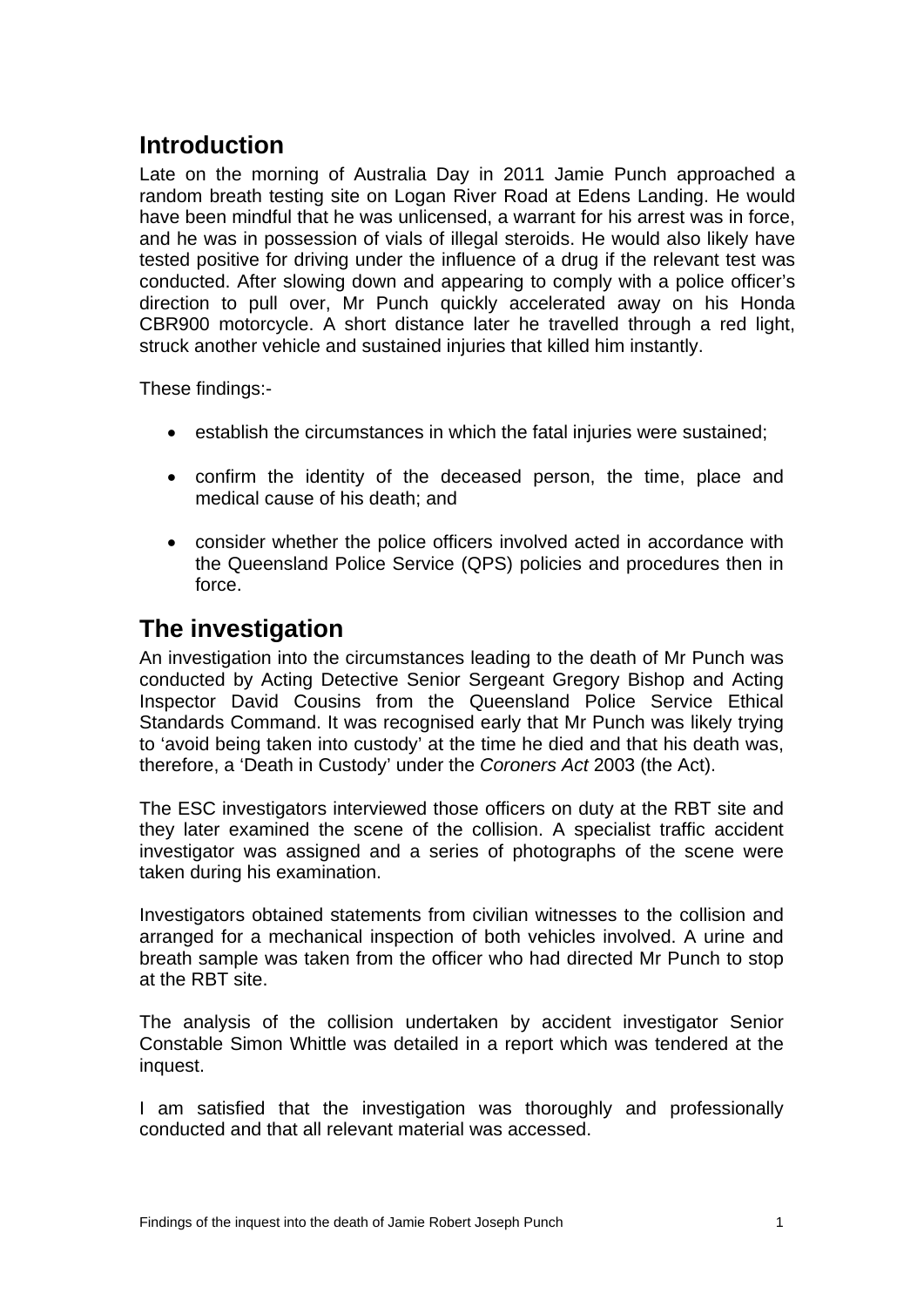## <span id="page-3-0"></span>**The Inquest**

An inquest was held in Brisbane on 12 August 2014. All of the statements, records of interview, medical records, photographs and materials gathered during the investigation were tendered at the inquest. Oral evidence was heard from one of the investigating officers, Detective Sergeant Bishop, and the police officer who directed Mr Punch to pull over at the RBT site, Constable Fullerton. He and the QPS Commissioner were represented. Mr Punch's partner and mother were both interviewed by the ESC investigators and were notified of the inquest proceedings by my office.

I am satisfied that all the material necessary to make the requisite findings was placed before me at the inquest.

The *Coroners Act 2003* provides in ss 45 and 47 that when an inquest is held into a death in custody, the coroner's written findings must be given to the family of the person who died, each of the persons or organisations granted leave to appear at the inquest and to various officials with responsibility for the justice system. These findings will be distributed in accordance with those requirements and posted on the web site of the Office of the State Coroner.

## <span id="page-3-1"></span>**The evidence**

## <span id="page-3-2"></span>*Mr Punch*

Jamie Punch was born on 18 October 1975 making him 35 years of age at the time of his death. A landscape gardener, he was father to five children. On the evening of 25 January 2011 he stayed at the home of his partner and youngest child at Woodridge. He had a lengthy history of involvement with police, predominantly related to use, and funding the use, of amphetamines, heroin and cannabis.

On 14 January 2011 Mr Punch failed to appear in the Beenleigh Magistrates Court and a warrant was issued for his arrest. On 25 January 2011 his partner told him that a police officer had been trying to contact him by telephone in relation to court appearances. His partner says Mr Punch was aware that a warrant had been issued and that he had expressed a fear of returning to prison.

Mr Punch had not held a valid drivers licence since 2 June 2010.

At around 8:30am on 26 January 2011 Mr Punch set off from his partner's house intending to travel to Browns Plains to visit an associate. It is now known he was in possession of ampoules of illegal steroids at the time.

## <span id="page-3-3"></span>*The RBT site*

Constable Brad Fullerton was the most senior of six traffic officers performing random breath testing at a site on Logan River Road on the morning of 26 January 2011. The RBT site was one that, according to Constable Fullerton, had been used many times before without any safety concerns arising. There was a set of traffic lights 400-500 metres from the site that allowed for the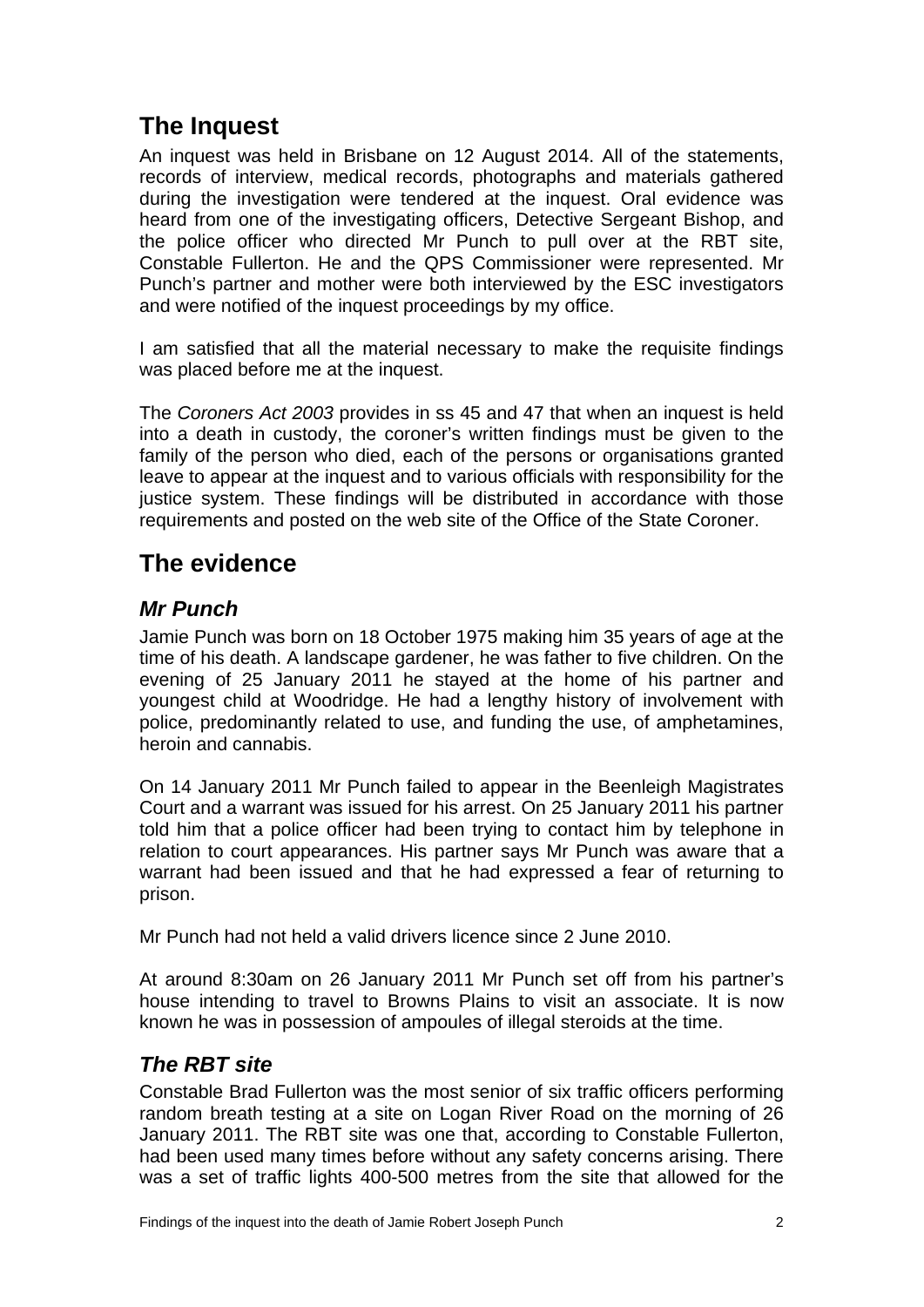interception of vehicles at regular intervals. He undertook the duty of signalling to vehicles that they needed to pull into the site to be tested by the other officers. A safety plan for the site was in place and Constable Fullerton was wearing a high visibility fluorescent vest over his police uniform.

At approximately 10:45am the motorcycle ridden by Mr Punch approached Constable Fullerton who signalled to pull over for testing. Constable Fullerton says that the rider was initially compliant; indicating, slowing down to walking pace and pulling over into the appropriate lane behind the line of witches hats. As it passed Constable Fullerton he heard the motorcycle rev and turned to see it accelerate quickly between him and Constable Payne and along Logan River Road. He estimates the motorcycle sped up to 100km/h before he lost sight of it although other officers at the scene estimate the speed to be higher still. The speed limit along that stretch of Logan River Road was 80km/h.

Constable Fullerton's evidence at the inquest was that he called the officers at the site together and advised them to try to obtain the motorcycle's registration number. He also advised them not to attempt to pursue the motorcycle because it was not a pursuit matter, there being no imminent threat to life or property. None of the officers was able to take note of the registration number of the motorcycle. A possible partial registration seen by one officer and supplied to police communications resulted in a match to a different vehicle.

There was no attempt to follow, intercept or pursue the motorcycle. All officers remained at the RBT site and continued with their duties until becoming aware of the collision via police radio some 5-10 minutes later. They then packed up the site and proceeded to the scene of the collision to assist with traffic management.

#### <span id="page-4-0"></span>*The collision*

At a point around 1.4km to the south-east of the RBT site along Logan River Road it intersects with Castile Crescent at a set of traffic lights. Kara and Kevin Quinn had stopped at the intersection while facing a red light. Kara Quinn was in the driver's seat with her vehicle, a Mazda 2 sedan, positioned on Castile Crescent. She was intending to turn right, across the south-east bound traffic (including Mr Punch) so as to head in a north-westerly direction along Logan River Road.

After seeing the green signal for her to turn she proceeded into the intersection and almost immediately had her attention drawn to the motorcycle of Mr Punch. She saw it from around 200m away and noted it to be travelling at high speed and showing no apparent intention to stop at the red signal facing it. Ms Quinn accelerated in the little time she had to react, in order to try to prevent a collision; however, the motorcycle collided with the driver's side of the Mazda 2. It appears that the motorcycle was no longer upright when it hit the Mazda. This was likely the result of Mr Punch losing control as he attempted to brake heavily.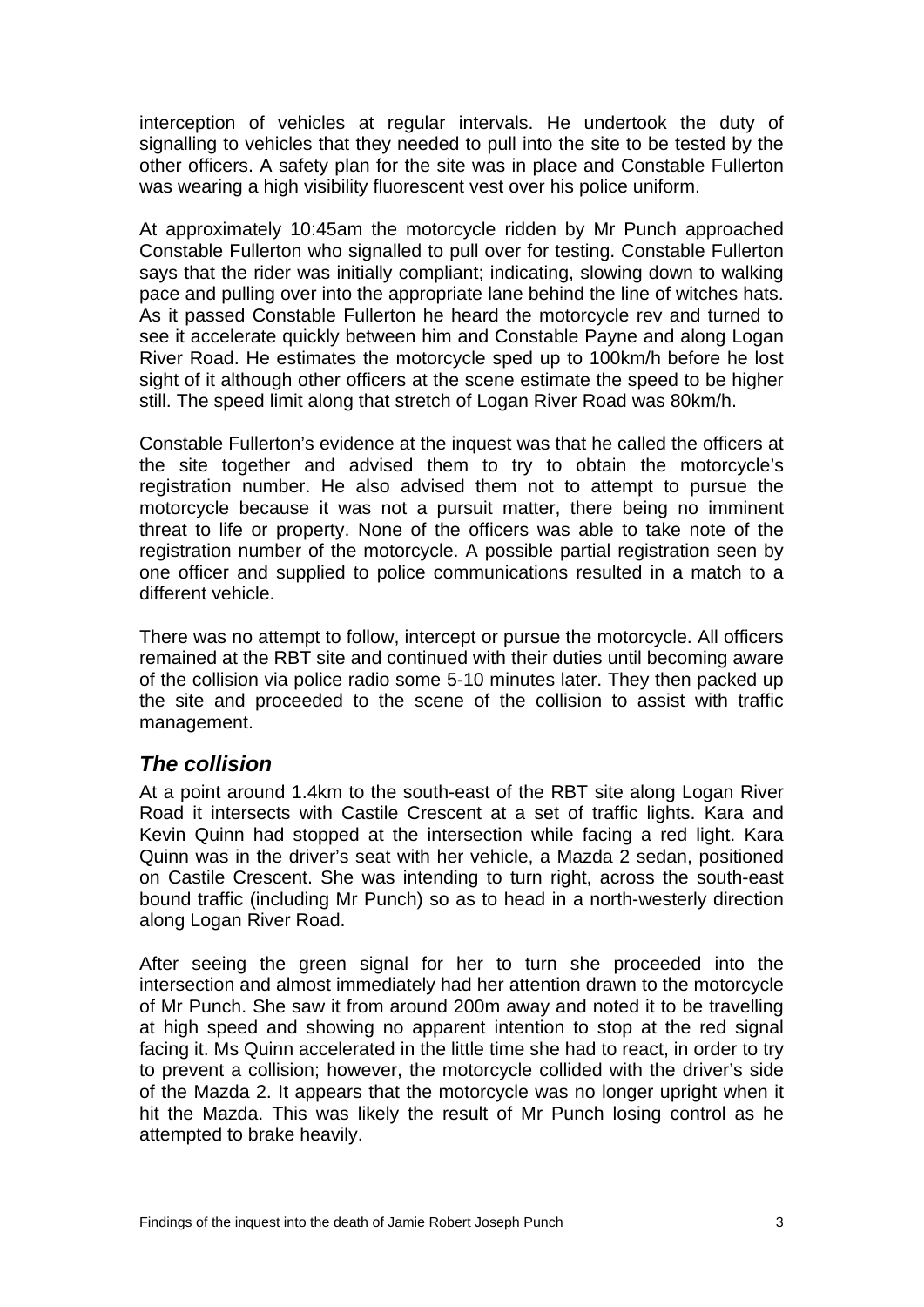The collision resulted in Mr Punch suffering severe injuries which were almost certain to have been immediately fatal. The Queensland Ambulance Service was called at 10:53am and ambulance officers arrived at the scene at 11am. In the interim, at 10:57am, police from the RBT site arrived. They had been notified by motorists of what was occurring 1.4km to their south-east. It was sadly evident to the police and ambulance officers who arrived at the scene of the collision that nothing could be done to assist Mr Punch.

#### <span id="page-5-0"></span>*Investigation findings*

An examination of the scene of the collision by Senior Constable Whittle did not allow a precise calculation of the speed of Mr Punch's motorcycle. Eyewitness accounts indicate that he was travelling well in excess of the designated speed limit of 80km/h.

Constable Fullerton's urine and breath samples showed that he was not affected by alcohol or drugs at the relevant time.

A mechanical inspection of both vehicles involved in the collision was conducted. An accurate opinion of the mechanical condition of the Honda motorcycle was unable to be formed due to the extent of the impact damage. However, no mechanical defects were found with either vehicle which would have contributed to the incident.

No defects or deficiencies were found with the road leading up to the point where Mr Punch collided with the Mazda. The road was dry, weather fine and visibility good.

A report was prepared by Dr Gary Hall of the Queensland Health Clinical and Forensic Medicine Unit in relation to the toxicology results of Mr Punch. He considered that the level of cannabis metabolite recorded in the blood of Mr Punch would have impaired his ability to safely control a motorcycle. The impairment would have been increased by the levels of morphine detected.

#### <span id="page-5-1"></span>*Autopsy results*

A full autopsy examination was carried out on 28 January 2011 by forensic pathologist Alex Olumbe.

A post mortem CT scan was conducted. Samples of blood were taken and subjected to toxicological analysis. These revealed the presence of the psychoactive and inactive metabolites of cannabis as well as morphine and several prescription drugs.

After considering the multiple severe injuries visible at autopsy and all of the other available information Dr Olumbe issued a certificate listing the cause of death as:

*1(a) Multiple injuries* due to, or as a consequence of *1(b) Motorcycle collision (rider)*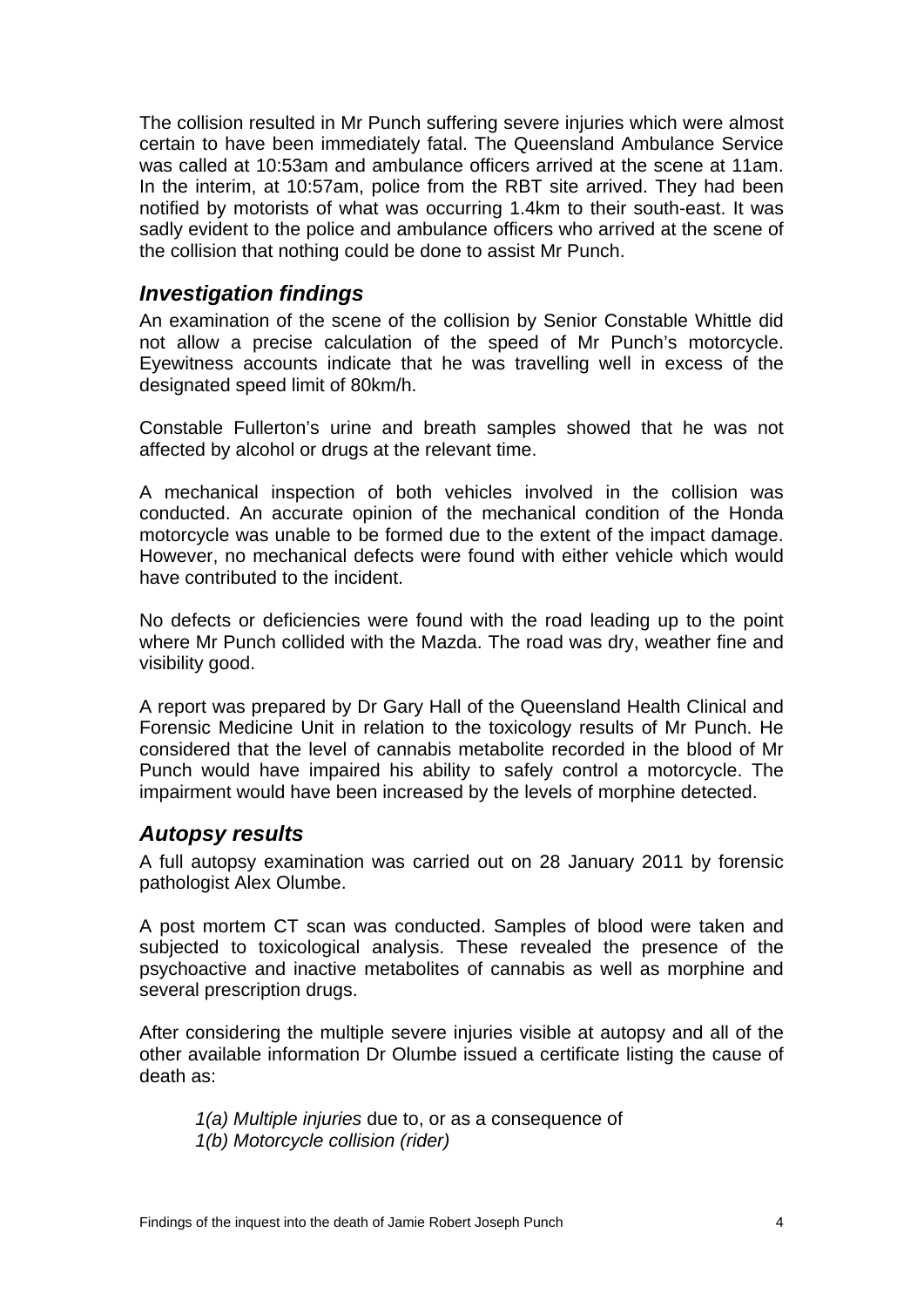## <span id="page-6-0"></span>**Conclusions**

I am satisfied that Mr Punch died as a direct result of his own dangerous driving; constituted by his excess speed and failure to stop at a red light while under the influence of illicit drugs.

I am satisfied that Mr Punch's decision to speed away from the RBT site resulted from knowing that, by stopping, he risked being detained either due to his being affected by illicit drugs and/or due to the warrant which had been issued for his arrest.

The evidence establishes quite clearly that the police officers at the RBT site did not take any action to intercept or pursue Mr Punch.

## <span id="page-6-1"></span>**Findings required by s. 45**

I am required to find, as far as is possible, the medical cause of death, who the deceased person was and when, where and how he came by his death. As a result of considering all of the material contained in the exhibits, I am able to make the following findings:

<span id="page-6-3"></span><span id="page-6-2"></span>

|                    | <b>Identity of the deceased</b> - The deceased person was Jamie Robert<br>Joseph Punch.                                                                                                                                      |
|--------------------|------------------------------------------------------------------------------------------------------------------------------------------------------------------------------------------------------------------------------|
| How he died -      | Mr Punch failed to stop as directed by police<br>for a random breath test and sped away on<br>his motorcycle. A short time later he travelled<br>through a red light, struck another vehicle and<br>suffered fatal injuries. |
| Place of death $-$ | He died at Edens Landing in Queensland.                                                                                                                                                                                      |
| Date of death $-$  | He died on 26 January 2011.                                                                                                                                                                                                  |
| Cause of death -   | Mr Punch died from multiple injuries due to a<br>motorcycle accident.                                                                                                                                                        |

#### <span id="page-6-7"></span><span id="page-6-6"></span><span id="page-6-5"></span><span id="page-6-4"></span>*Comments and recommendations*

Section 46, insofar as it is relevant to this matter, provides that a coroner may comment on anything connected with a death that relates to public health or safety, the administration of justice or ways to prevent deaths from happening in similar circumstances in the future.

I am satisfied that in this case there has been no departure by police from the expectations imposed on them by legislation and policy in terms of the operation of the RBT site.